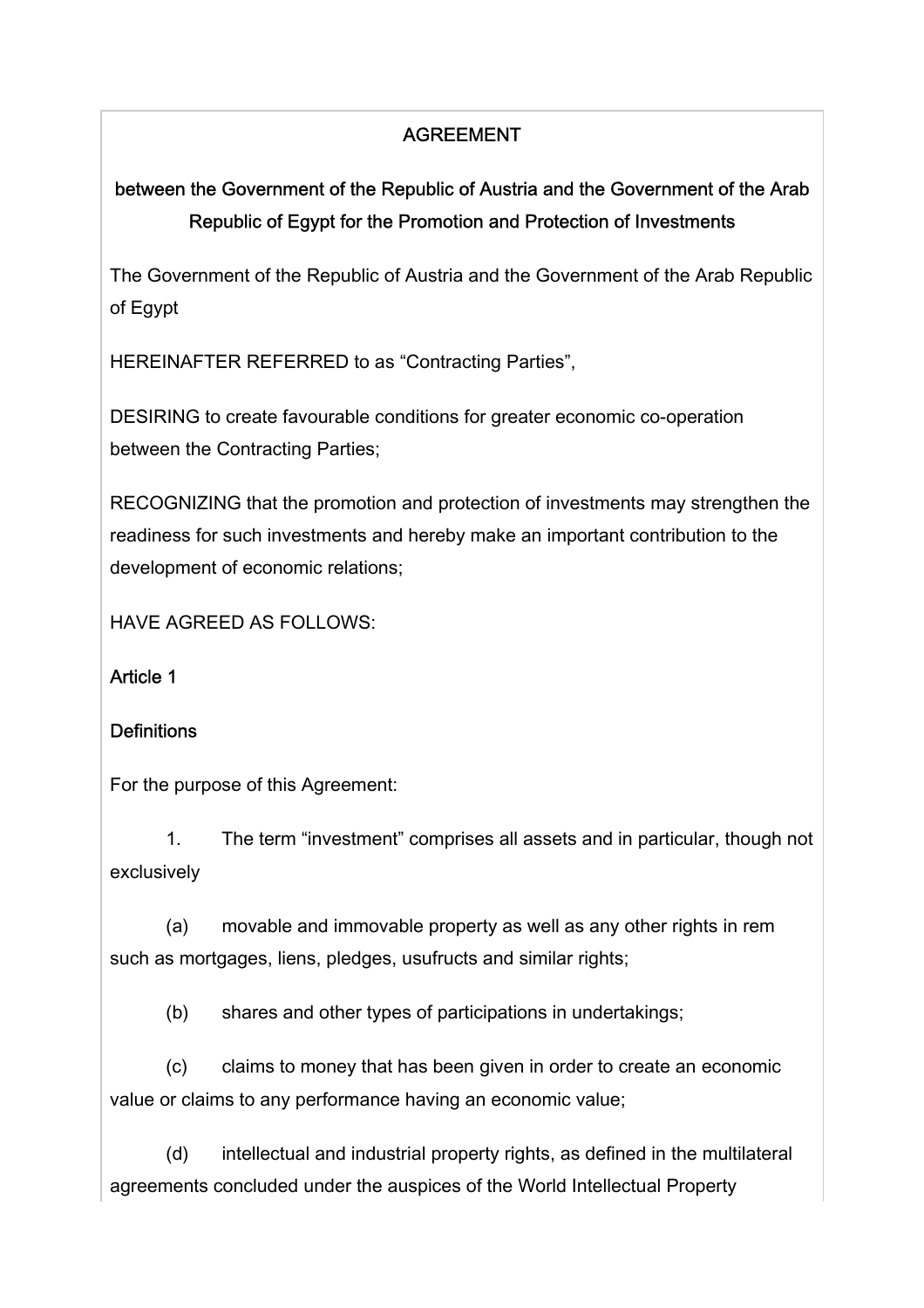Organization, including, but not limited to, copyright, trademarks, patents, industrial designs and technical processes, know-how, trade secrets, trade names and goodwill;

 (e) business concessions under public law to search for or exploit natural resources;

2. the term "investor" means

 (a) any natural person who is a citizen of one of the Contracting Parties and makes an investment in the other Contracting Party's territory;

 (b) any juridical person, or partnership, constituted in accordance with the legislation of one of the Contracting Parties, having its seat in the territory of one of the Contracting Parties and making an investment in the other Contracting Party's territory;

 (c) any juridical person, or partnership, constituted in accordance with the legislation of a Contracting Party or of a third Party in which the investor referred to in a or b exercises a dominant influence;

 3. the term "returns" means the amounts yielded by an investment, and in particular, though not exclusively, profits, interests, capital gains, dividends, royalties, licence and other fees;

 4. the term "expropriation" also comprises a nationalization or any other measure having equivalent effect;

 5. "without undue delay" means such period as is normally required for the completion of necessary formalities for the transfer of payments. The said period shall commence on the day on which the request for transfer has been submitted and may on no account exceed one month.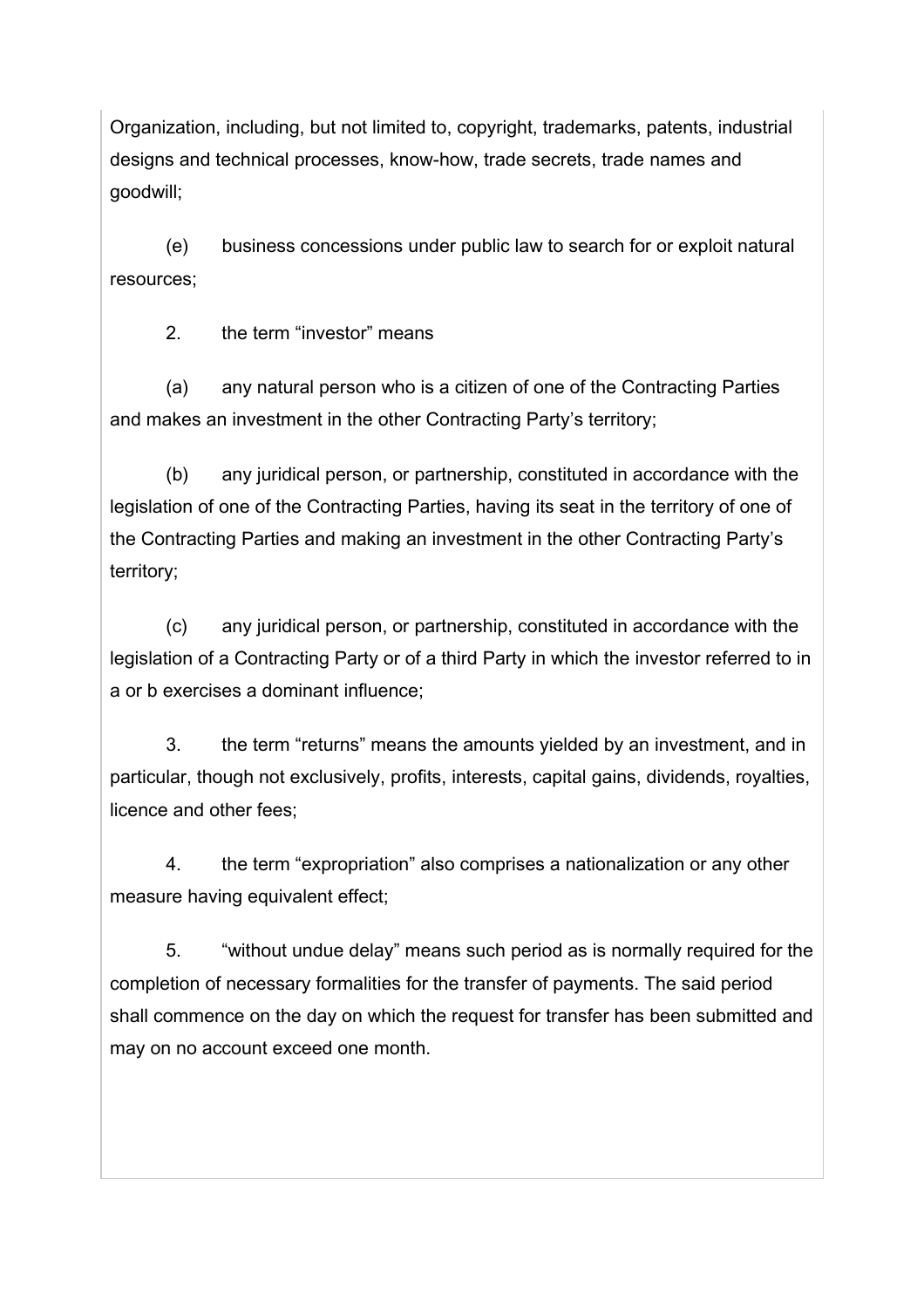# Article 2

### Promotion and Protection of Investments

(1) Each Contracting Party shall in its territory promote, as far as possible, investments of investors of the other Contracting Party, admit such investments in accordance with its legislation and in any case accord such investments fair and equitable treatment.

(2) Investments admitted according to Article 2 paragraph 1 and their returns shall enjoy the full protection of the present Agreement. The same applies without prejudice to the regulations of paragraph 1 also for their returns in case of reinvestment of such returns. The legal extension, alteration or transformation of an investment is considered to be a new investment.

### Article 3

#### Treatment of Investments

(1) Each Contracting Party shall accord to investors of the other Contracting Party and their investments treatment no less favourable than that accorded to its own investors and their investments or to investors of any third State and their investments.

(2) The provisions of paragraph 1 shall not be construed as to oblige one Contracting Party to extend to the investors of the other Contracting Party and their investments the present or future benefit of any treatment, preference or privilege resulting from

 (a) any customs union, common market, free trade area, membership in an economic community or multilateral investment agreement;

 (b) any international agreement, international arrangement or domestic legislation regarding taxation;

(c) any regulation to facilitate the frontier traffic.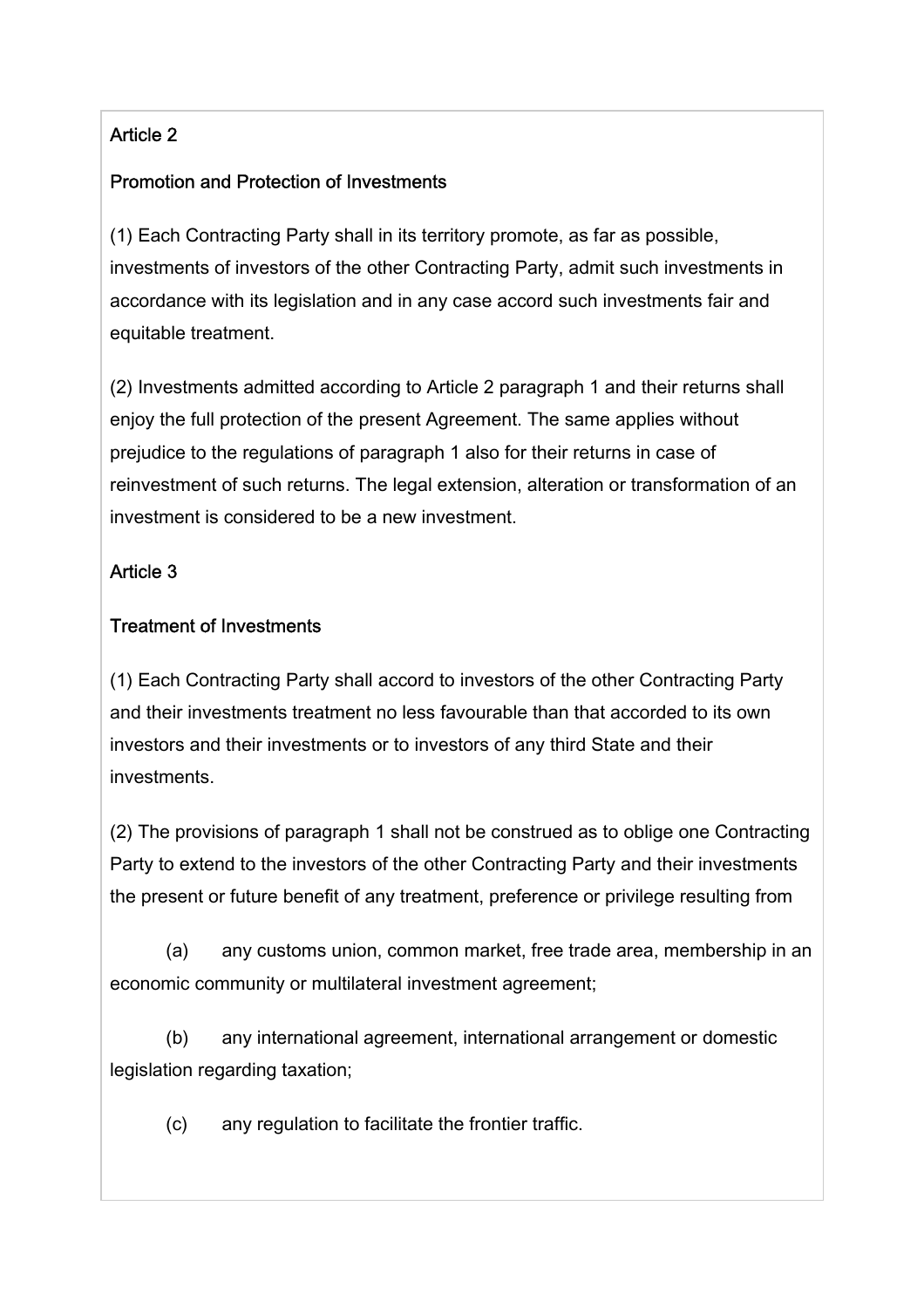#### Article 4

#### Expropriation and Compensation

(1) Investments of investors of either Contracting Party shall not be expropriated in the territory of the other Contracting Party except for a public purpose by due process of law and against compensation.

(2) Such compensation shall be equivalent to the fair market-value of the investment, as determined in accordance with recognized principles of valuation taking into account such as, inter alia the capital invested, replacement value, appreciation, current returns, goodwill and other relevant factors, immediately prior to or at the time when the decision for expropriation was announced or became publicly known, whichever is the earlier. In the event that the payment of compensation is delayed, such compensation shall be paid in an amount which would put the investor in a position not less favourable than the position in which he would have been had the compensation been paid immediately on the date of expropriation. To achieve this goal the compensation shall include interest at a commercial rate established on a market basis for the currency of payment from the date of expropriation until the date of actual payment. The amount of compensation finally determined shall be promptly paid to the investor in freely convertible currencies and allowed to be freely transferred without delay. Provisions for the determination and payment of such compensation shall be made in an appropriate manner not later than at the moment of the expropriation.

(3) Where a Contracting Party expropriates the assets of a company which is considered as a company of this Contracting Party pursuant to paragraph 2 of Article 1 of the present Agreement and in which an investor of the other Contracting Party owns shares, it shall apply the provisions of paragraph 1 so as to ensure due compensation to this investor.

(4) The investor shall be entitled to have the legality of the expropriation reviewed by the competent authorities of the Contracting Party having induced the expropriation.

(5) The investor shall be entitled to have the amount and the provisions for the payment of the compensation reviewed either by the competent authorities of the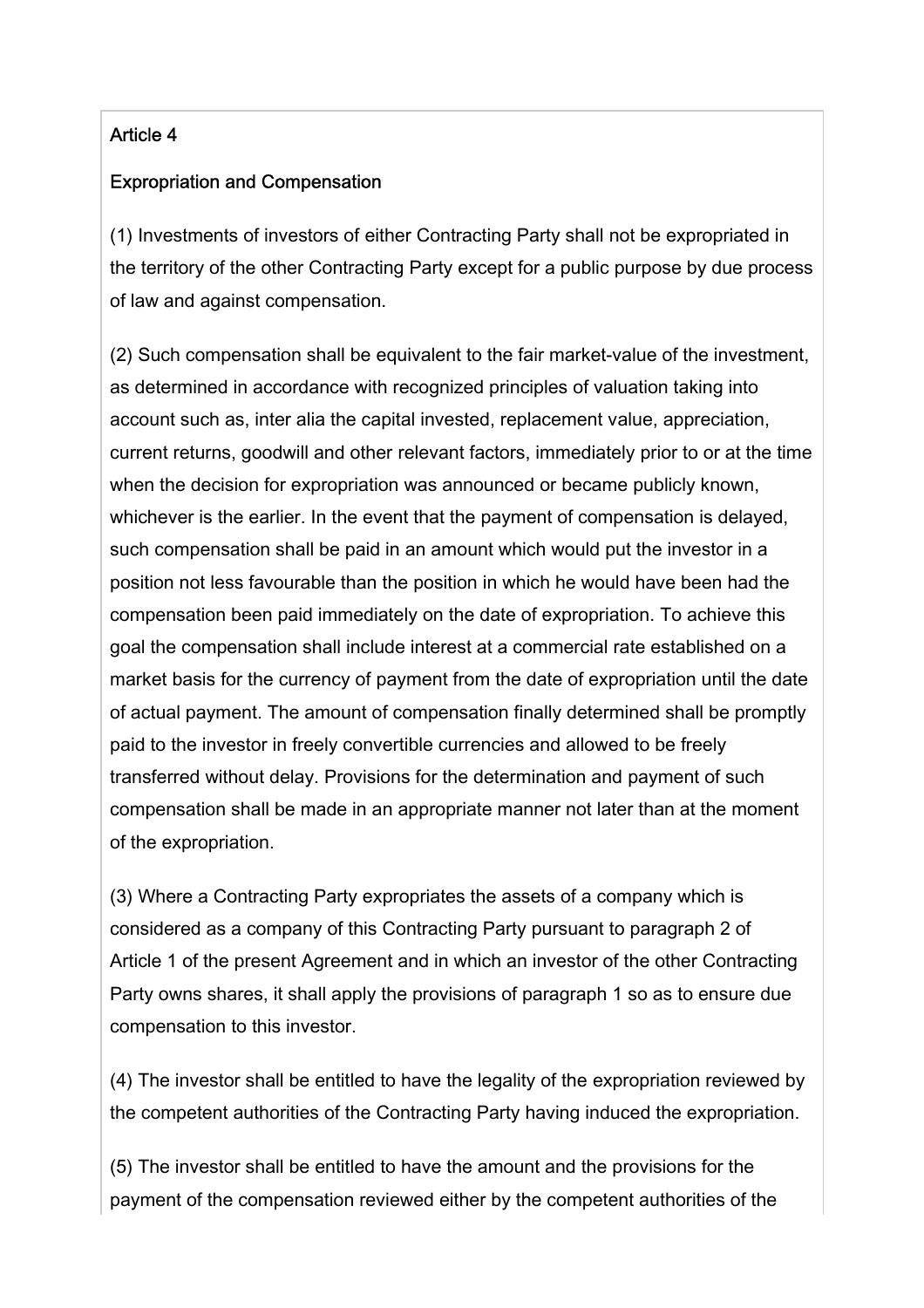Contracting Party having induced the expropriation or by an international tribunal according to Article 9 of the present Agreement.

# Article 5

### Compensation for Damage or Loss

(1) When investments made by investors of either Contracting Party suffer damage or loss owing to war or other armed conflict, a state of national emergency, revolt, civil disturbances, insurrection, riot or other similar events in the territory of the other Contracting Party, they shall be accorded by the latter Contracting Party, treatment, as regards restitution, indemnification, compensation or other settlement, not less favourable than that the latter Contracting Party accords to its own investors or investors of any third state, whichever is the most favourable.

(2) Without prejudice to paragraph 1, investors of one Contracting Party who in any of the events referred to in that paragraph suffer damage or loss in the territory of the other Contracting Party resulting from:

 (a) requisitioning of their property or part thereof by the forces or authorities of the latter Contracting Party,

(b) blocking of vital supplies by the latter Contracting Party or

 (c) destruction of their property or part thereof by the forces or authorities of the latter Contracting Party, which was not caused in combat action or was not required by the necessity of the situation,

shall be accorded prompt restitution or prompt and adequate compensation where restitution is not possible for the damage or loss sustained. Resulting payments shall be made in a freely convertible currency and be freely transferable without undue delay.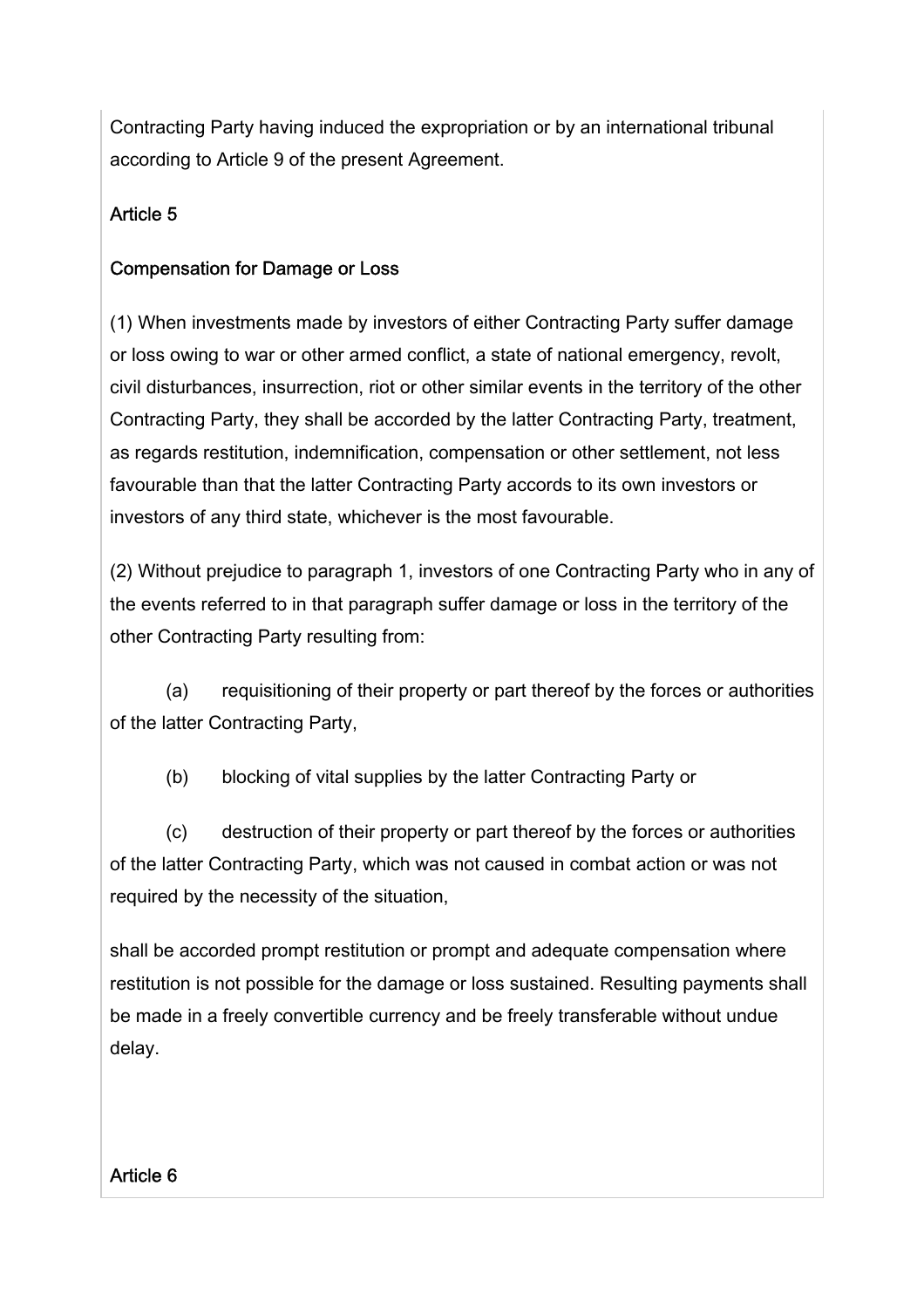#### **Transfers**

(1) Each Contracting Party shall guarantee without undue delay to investors of the other Contracting Party free transfer in freely convertible currency of payments in connection with an investment, in particular but not exclusively, of

 (a) the capital and additional amounts for the maintenance or extension of the investment;

 (b) amounts assigned to cover expenses relating to the management of the investment;

- (c) the returns;
- (d) the repayment of loans;
- (e) the proceeds from total or partial liquidation or sale of the investment;
- (f) a compensation according to Articles 4 and 5 of the present Agreement;
- (g) payments arising out of a settlement of a dispute.

(2) The payments referred to in this Article shall be effected at the exchange rates prevailing on the day of the transfer of payments in the territory of the Contracting Party from which the transfer is made.

(3) The rates of exchange shall be determined according to the quotations on the stock exchanges on the territory of each Contracting Party or in the absence of such quotations by the respective banking system in the territory of each of the Contracting Parties. The bank charges shall be fair and equitable.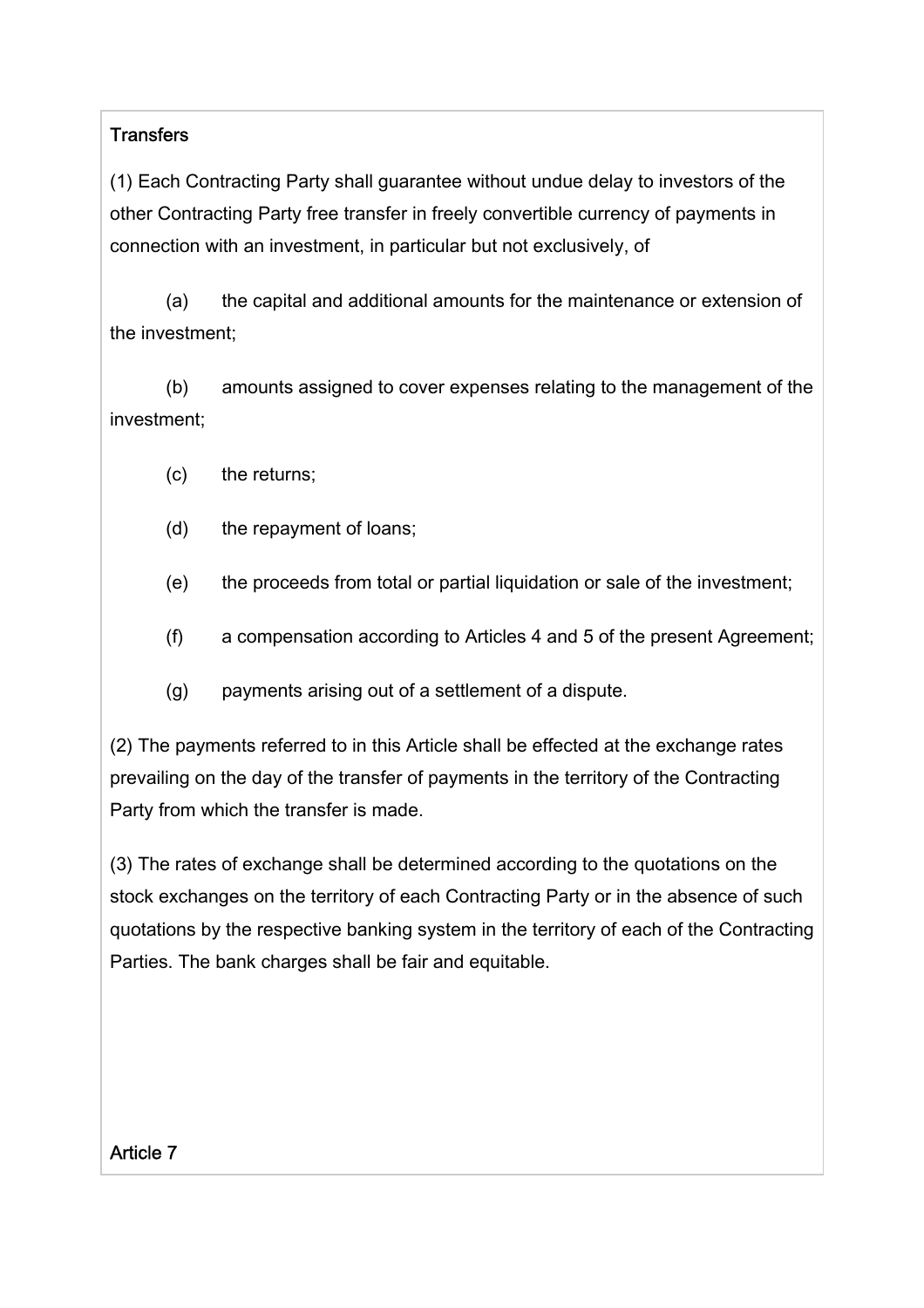#### **Subrogation**

Where one Contracting Party or an institution authorized by it makes payments to its investor by virtue of a guarantee for an investment in the territory of the other Contracting Party, the other Contracting Party shall without prejudice to the rights of the investor of the first Contracting Party under Article 9 of the present Agreement and to the rights of the first Contracting Party under Article 10 of the present Agreement recognize the assignment to the first Contracting Party of all rights and claims of its investor under a law or pursuant to a legal transaction. The latter Contracting Party shall also recognize the subrogation of the former Contracting Party to any such rights or claims which that Contracting Party shall be entitled to assert to the same extent as its predecessor in title. As regards the transfer of payments to the Contracting Party concerned by virtue of such assignment, Articles 4, 5 and 6 of the present Agreement shall apply mutatis mutandis.

#### Article 8

#### Other Obligations

(1) If the provisions of law of either Contracting Party or international obligations existing at present or established thereafter between the Contracting Parties in addition to the present Agreement, contain a rule, whether general or specific, entitling investments by investors of the other Contracting Party to a treatment more favourable than is provided for by the present Agreement, such rule shall to the extent that it is more favourable prevail over the present Agreement.

(2) Each Contracting Party shall observe any contractual obligation it may have entered into towards an investor of the other Contracting Party with regard to investments approved by it in its territory.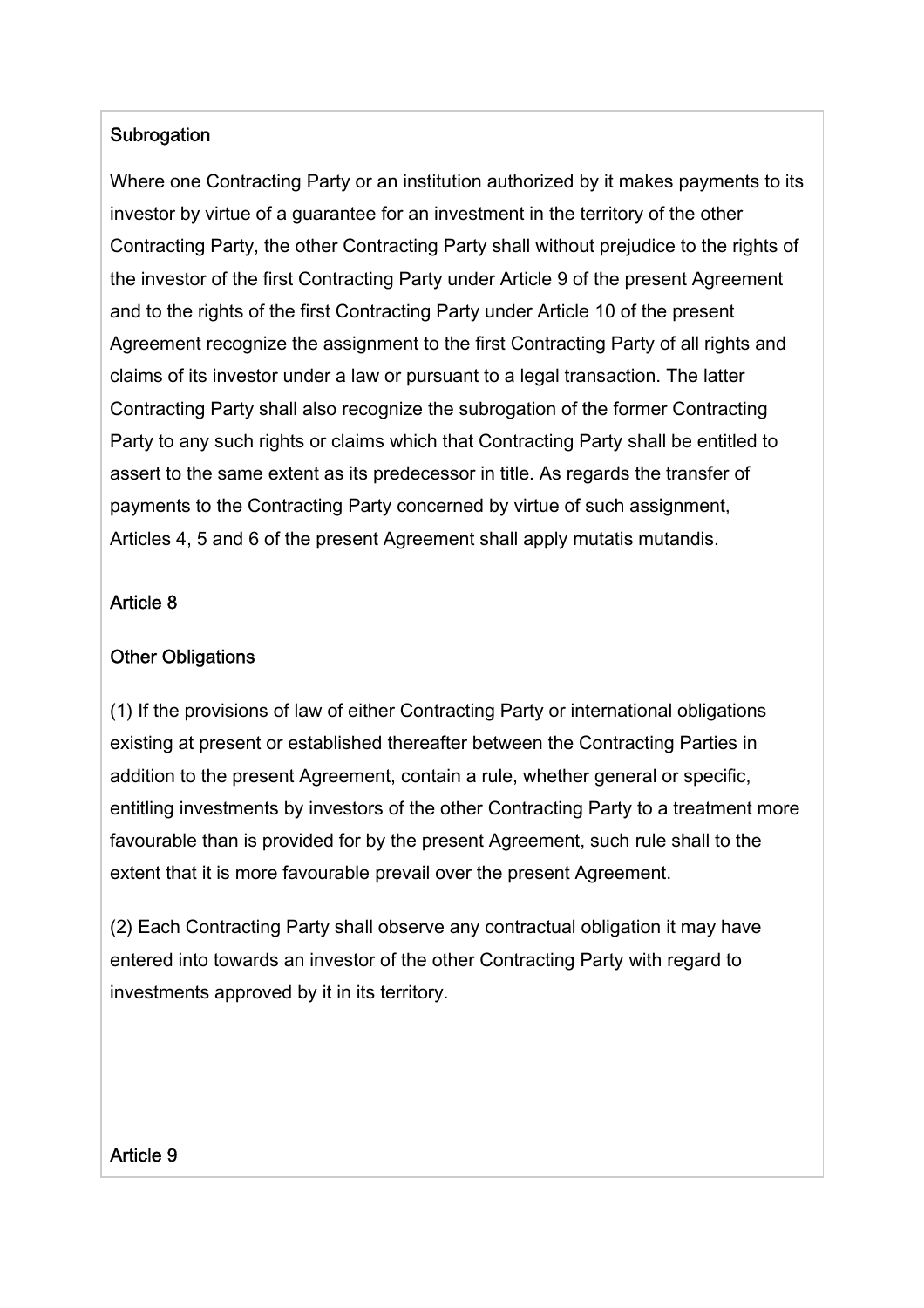#### Settlement of Investment Disputes

(1) Any dispute arising out of an investment between a Contracting Party and an investor of the other Contracting Party shall, as far as possible, be settled amicably between the parties to the dispute.

(2) If a dispute according to paragraph 1 cannot be settled within three months of a written notification of sufficiently detailed claims, the dispute shall upon the request of the Contracting Party or of the investor of the other Contracting Party be subject to the following procedures:

 (a) to conciliation or arbitration by the International Center for Settlement of Investment Disputes, established by the Convention on the Settlement of Investment Disputes between States and Nationals of other States, opened for signature in Washington on March  $18<sub>th</sub>$ , 1965; or

 (b) to arbitration by three arbitrators in accordance with the UNCITRAL arbitration rules, as amended by the last amendment accepted by both Contracting Parties at the time of the request for initiation of the arbitration procedure; or

 (c) to arbitration under the Cairo Regional Center for International Commercial Arbitration; or

 (d) the International Arbitral Center of the Austrian Federal Economic Chamber.

In case of arbitration, each Contracting Party, by this Agreement irrevocably consents in advance, even in the absence of an individual arbitral agreement between the Contracting Party and the investor, to submit any such disputes to one of the above mentioned tribunals. This consent implies the renunciation of the requirement that the internal administrative or juridical remedies should be exhausted.

(3) The award shall be final and binding; it shall be executed according to national law; each Contracting Party shall ensure the recognition and enforcement of the arbitral award in accordance with its relevant laws and regulations.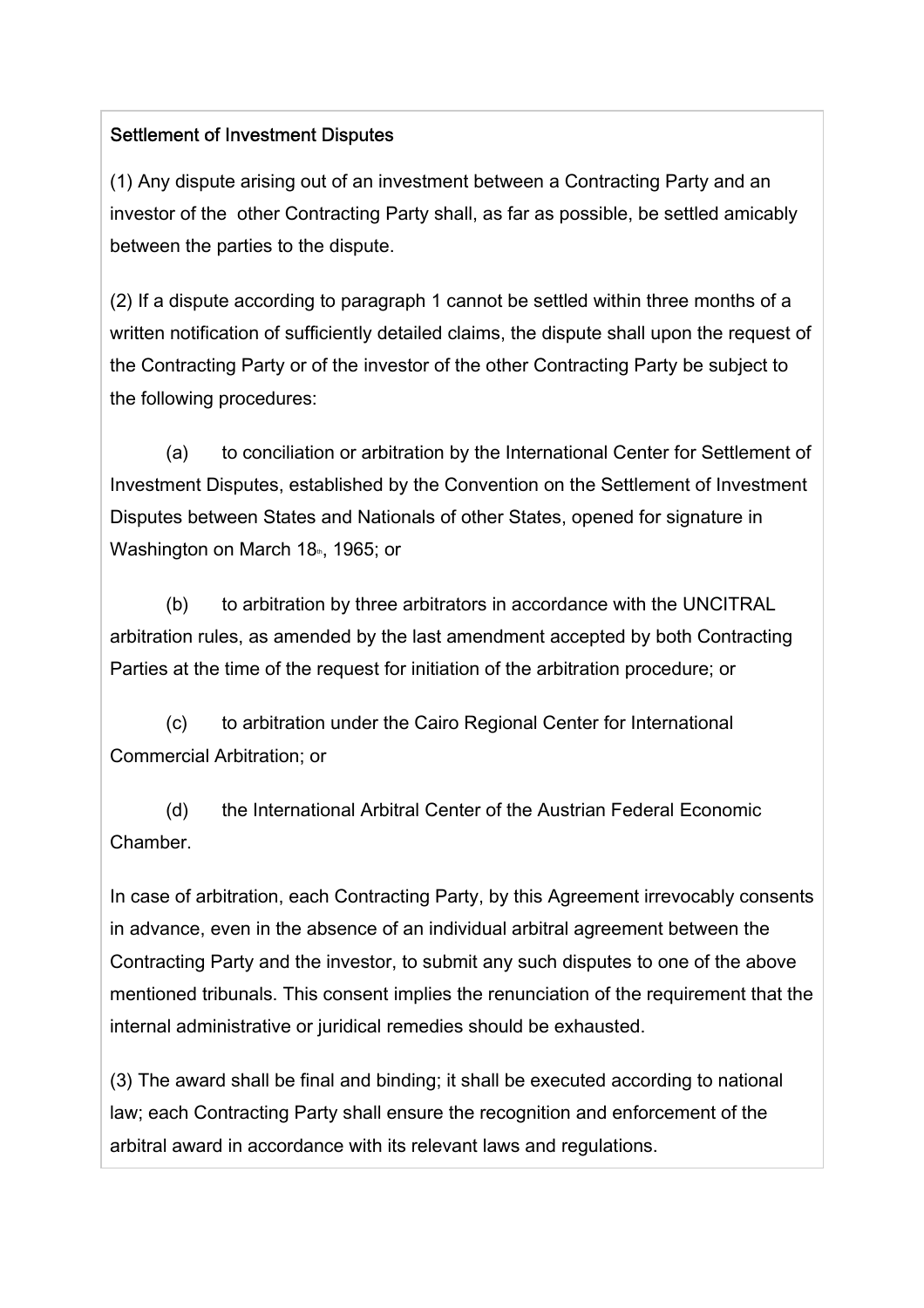(4) A Contracting Party which is a party to a dispute shall not, at any stage of conciliation or arbitration proceedings or enforcement of an award, raise the objection that the investor who is the other party to the dispute has received by virtue of a guarantee indemnity in respect of all or some of its losses.

# Article 10

# Settlement of Disputes between the Contracting Parties

(1) Disputes between the Contracting Parties concerning the interpretation or application of this Agreement shall, as far as possible, be settled through amicable negotiations.

(2) If a dispute according to paragraph 1 cannot be settled within six months it shall upon the request of either Contracting Party be submitted to an arbitral tribunal.

(3) Such arbitral tribunal shall be constituted ad hoc as follows: each Contracting Party shall appoint one member and these two members shall agree upon a national of a third State as their chairman. Such members shall be appointed within two months from the date one Contracting Party has informed the other Contracting Party that it intends to submit the dispute to an arbitral tribunal, the chairman of which shall be appointed within two further months.

(4) If the periods specified in paragraph 3 are not observed, either Contracting Party may, in the absence of any other relevant arrangement, invite the President of the International Court of Justice to make the necessary appointments. If the President of the International Court of Justice is a national of either of the Contracting Parties or if he is otherwise prevented from discharging the said function, the Vice-President or in case of his inability the member of the International Court of Justice next in seniority should be invited under the same conditions to make the necessary appointments.

(5) The tribunal shall establish its own rules of procedure.

(6) The arbitral tribunal shall reach its decision by virtue of the present Agreement and pursuant to the generally recognized rules of international law. It shall reach its decision by a majority of votes; the decision shall be final and binding.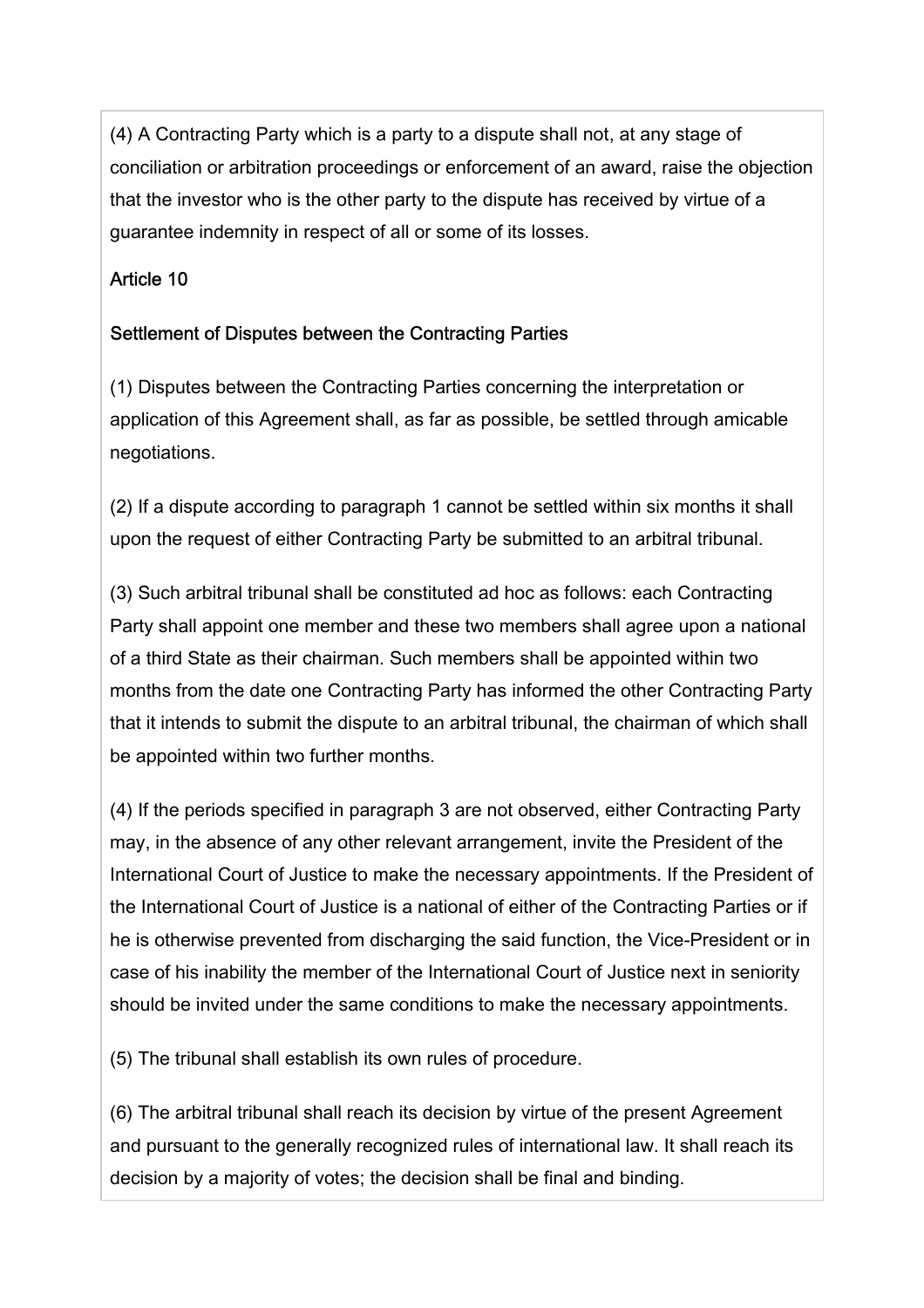(7) Each Contracting Party shall bear the costs of its own member and of its legal representation in the arbitration proceedings. The costs of the chairman and the remaining costs shall be borne in equal parts by both Contracting Parties. The tribunal may, however, in its award determine another distribution of costs.

### Article 11

### Application of the Agreement

(1) This Agreement shall apply to investments made in the territory of one of the Contracting Parties in accordance with its legislation by investors of the other Contracting Party prior to as well as after the entry into force of this Agreement.

(2) This Agreement shall apply without prejudice to the obligations resulting from the membership of the Republic of Austria in the European Union, and subject to those obligations. Consequently the provisions of this Agreement may not be invoked or interpreted in such a way as to invalidate or otherwise affect the obligations resulting from the treaties on which the European Union is founded or from Agreements between the Arab Republic of Egypt and the European Community.

# Article 12

# Entry into Force and Duration

(1) This Agreement is subject to ratification. The Contracting Parties shall notify each other when the legal requirements for the entry into force of this Agreement have been fulfilled. The Agreement shall enter into force thirty days after the date of the last notification.

(2) This Agreement shall remain in force for a period of ten years; it shall be extended thereafter for an indefinite period and may be denounced in writing through diplomatic channels by either Contracting Party giving twelve month's notice.

(3) In respect of investments made prior to the date of termination of the present Agreement the provisions of Article 1 to 11 of the present Agreement shall continue to be effective for a further period of ten years from the date of termination of the present Agreement.